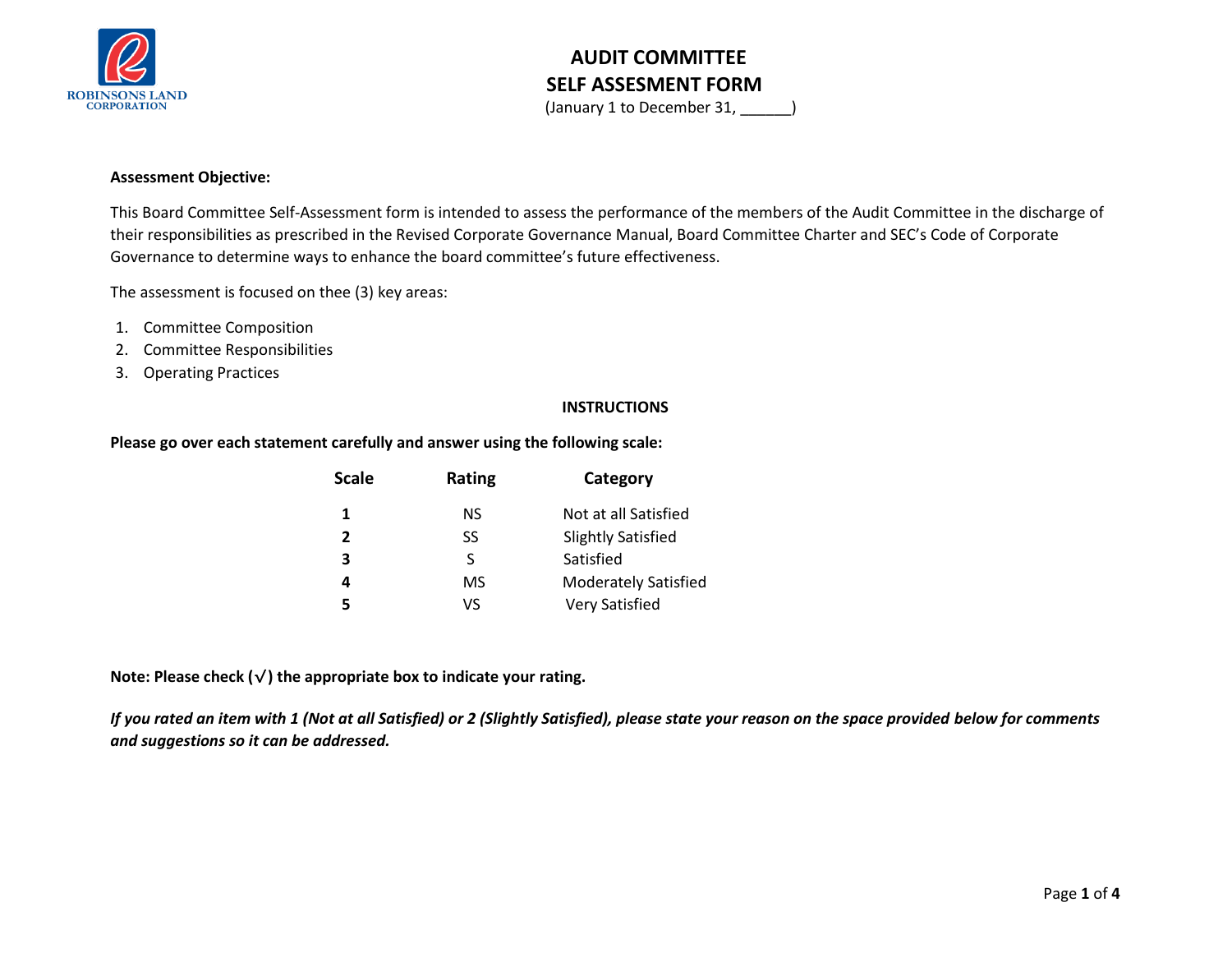

(January 1 to December 31, \_\_\_\_\_\_)

| <b>AUDIT COMMITTEE OF</b>               |                                                                                                                                                                                                                                                                                                                                                                                                                                                                              | 1         | $\overline{2}$ | 3 | 4         | 5         | <b>COMMENTS/SUGGESTIONS</b> |
|-----------------------------------------|------------------------------------------------------------------------------------------------------------------------------------------------------------------------------------------------------------------------------------------------------------------------------------------------------------------------------------------------------------------------------------------------------------------------------------------------------------------------------|-----------|----------------|---|-----------|-----------|-----------------------------|
| <b>ROBINSONS LAND CORPORATION</b>       |                                                                                                                                                                                                                                                                                                                                                                                                                                                                              | <b>NS</b> | <b>SS</b>      | S | <b>MS</b> | <b>VS</b> |                             |
| <b>Committee Composition</b><br>А.      |                                                                                                                                                                                                                                                                                                                                                                                                                                                                              |           |                |   |           |           |                             |
|                                         | 1. The Audit Committee is composed of at least three (3) Directors.                                                                                                                                                                                                                                                                                                                                                                                                          |           |                |   |           |           |                             |
|                                         | 2. At least one (1) of the Committee member is an Independent Director.                                                                                                                                                                                                                                                                                                                                                                                                      |           |                |   |           |           |                             |
|                                         | 3. The Committee is chaired by an Independent Director.                                                                                                                                                                                                                                                                                                                                                                                                                      |           |                |   |           |           |                             |
|                                         | 4. All members have accounting, audit and finance backgrounds.                                                                                                                                                                                                                                                                                                                                                                                                               |           |                |   |           |           |                             |
| <b>Committee Responsibilities</b><br>В. |                                                                                                                                                                                                                                                                                                                                                                                                                                                                              |           |                |   |           |           |                             |
|                                         | 1. Oversee the Internal Audit Department, and recommend the<br>appointment and/or grounds for approval of the Internal Audit Head.                                                                                                                                                                                                                                                                                                                                           |           |                |   |           |           |                             |
| 2.                                      | Monitor and evaluate the adequacy and effectiveness of the Company's<br>internal control system, integrity of financial reporting, and security of<br>physical and information assets.                                                                                                                                                                                                                                                                                       |           |                |   |           |           |                             |
| 3.                                      | Review the Annual Internal Audit Plan to ensure its conformity with the<br>objectives of the Company. The Plan shall include the audit scope,<br>resources, and budget necessary to implement it.                                                                                                                                                                                                                                                                            |           |                |   |           |           |                             |
| 4.                                      | Review the reports submitted by the Internal and External Auditors.                                                                                                                                                                                                                                                                                                                                                                                                          |           |                |   |           |           |                             |
| 5.                                      | Review and monitor Management's responsiveness to Internal Audit's<br>findings and recommendations.                                                                                                                                                                                                                                                                                                                                                                          |           |                |   |           |           |                             |
| 6.                                      | Reviews and approves the annual internal audit plan and any update to<br>the Company's Internal Audit Charter to ensure its conformity with the<br>objectives of the company.                                                                                                                                                                                                                                                                                                |           |                |   |           |           |                             |
| 7.                                      | Evaluate and determine the non-audit work, if any, of the External<br>Auditor, and periodically review the proportion of non-audit fees paid to<br>the External Auditor to the Company's overall consultancy expenses. The<br>Committee shall evaluate if the non-audit work will create a potential<br>conflict of interest and shall disallow any non-audit work that will conflict<br>with his duties as an External Auditor or may pose a threat to his<br>independence. |           |                |   |           |           |                             |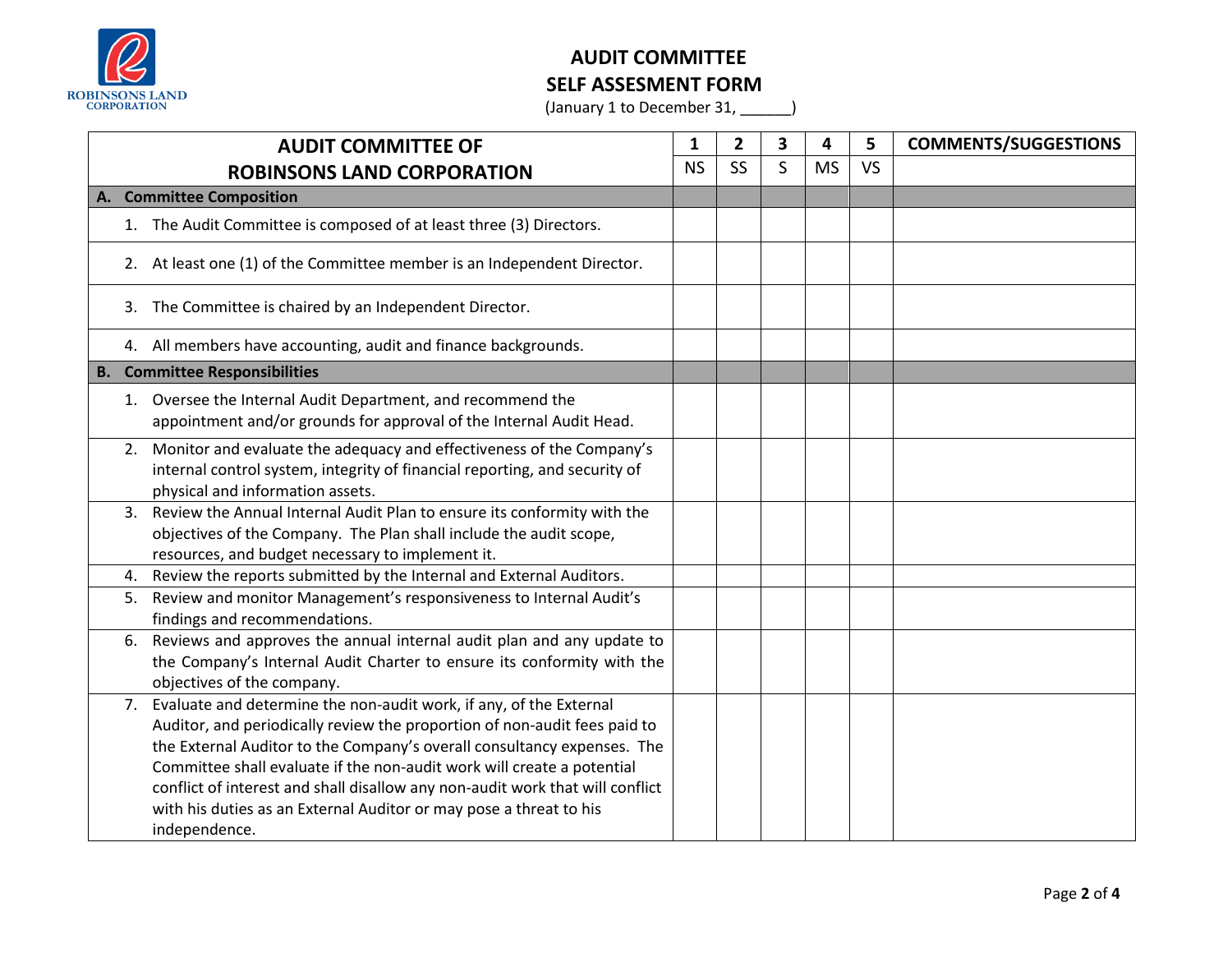

(January 1 to December 31, \_\_\_\_\_\_)

| <b>AUDIT COMMITTEE OF</b>                                                                                                                                                                                                                                                                                                           |  | $\overline{2}$ | 3 | 4         | 5         | <b>COMMENTS/SUGGESTIONS</b> |
|-------------------------------------------------------------------------------------------------------------------------------------------------------------------------------------------------------------------------------------------------------------------------------------------------------------------------------------|--|----------------|---|-----------|-----------|-----------------------------|
| <b>ROBINSONS LAND CORPORATION</b>                                                                                                                                                                                                                                                                                                   |  | <b>SS</b>      | S | <b>MS</b> | <b>VS</b> |                             |
| Review and approve the interim and Annual Financial Statements before<br>8.<br>their submission to the Board, with particular focus on the following:                                                                                                                                                                               |  |                |   |           |           |                             |
| Any change/s in accounting policies and practices;                                                                                                                                                                                                                                                                                  |  |                |   |           |           |                             |
| Areas where significant amount of judgment has been exercised;                                                                                                                                                                                                                                                                      |  |                |   |           |           |                             |
| Significant adjustments resulting from the audit;                                                                                                                                                                                                                                                                                   |  |                |   |           |           |                             |
| Going concern assumptions;                                                                                                                                                                                                                                                                                                          |  |                |   |           |           |                             |
| Compliance with accounting standards; and                                                                                                                                                                                                                                                                                           |  |                |   |           |           |                             |
| Compliance with tax, legal, and regulatory requirements.                                                                                                                                                                                                                                                                            |  |                |   |           |           |                             |
| Review the disposition of the recommendations in the External Auditor's<br>9.<br>management letter.                                                                                                                                                                                                                                 |  |                |   |           |           |                             |
| 10. Perform oversight functions over the Company's Internal and External<br>Auditors. It shall ensure the independence of Internal and External<br>Auditors, and that both auditors are given reasonable access to all<br>material records, properties and personnel to enable them to perform<br>their respective audit functions. |  |                |   |           |           |                             |
| 11. Recommend the appointment, re-appointment, removal and fees of the<br><b>External Auditor.</b>                                                                                                                                                                                                                                  |  |                |   |           |           |                             |
| 12. Assist the Board in the performance of its oversight responsibility for the<br>financial reporting process, system of internal controls, audit process and<br>monitoring of compliance with applicable laws, rules and regulations                                                                                              |  |                |   |           |           |                             |